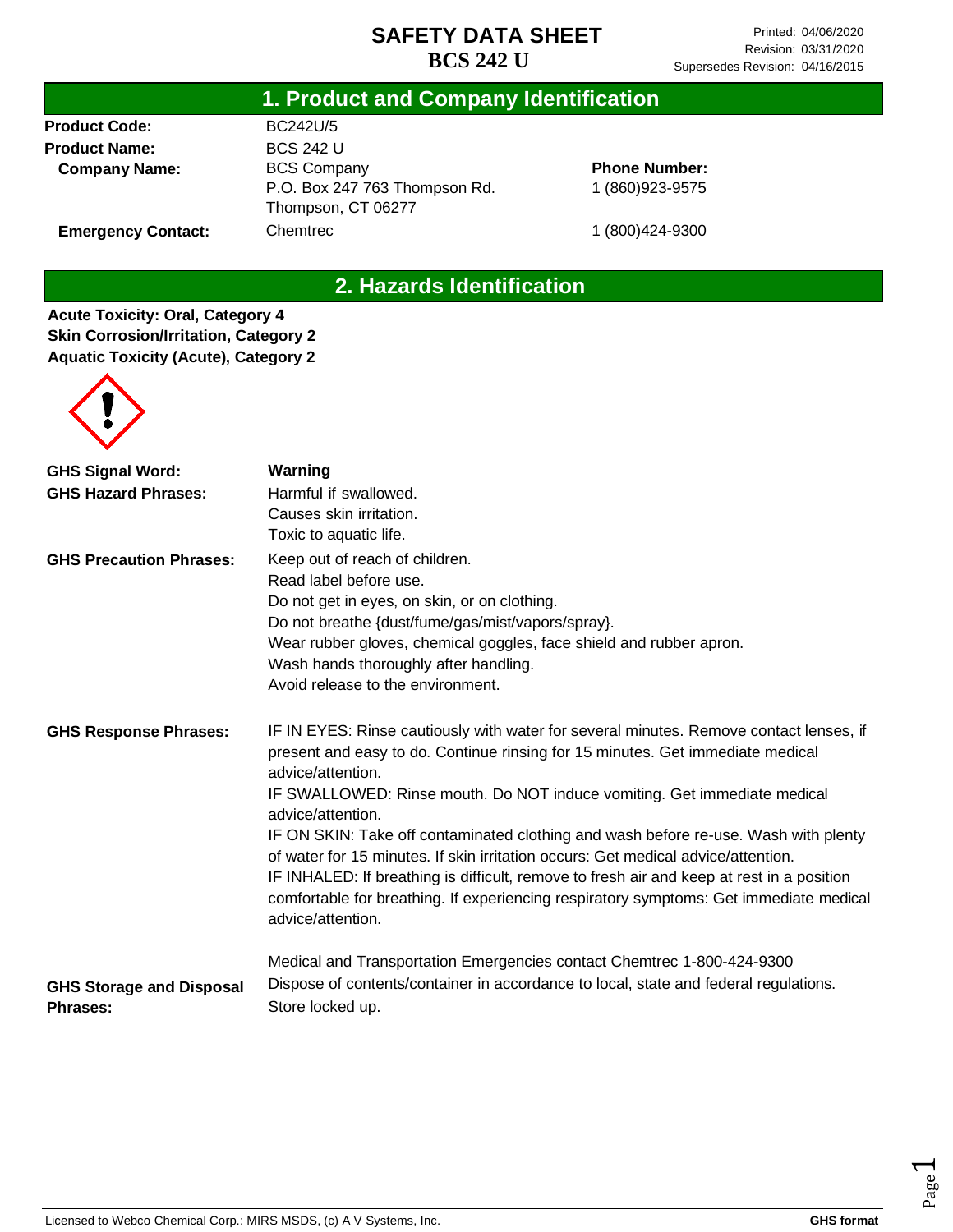**Hazard Rating System:**

| <b>HEALTH</b>       |   |  |
|---------------------|---|--|
| <b>FLAMMABILITY</b> |   |  |
| <b>PHYSICAL</b>     |   |  |
| <b>PPE</b>          | в |  |

**HMIS:**

#### **Potential Health Effects (Acute and Chronic):**

| 3. Composition/Information on Ingredients            |                                                                                                                                                                                                                                                                                                                    |                                                                                                                                                                                                                                                                                                                                                                                                                                                                                                                                                |  |  |
|------------------------------------------------------|--------------------------------------------------------------------------------------------------------------------------------------------------------------------------------------------------------------------------------------------------------------------------------------------------------------------|------------------------------------------------------------------------------------------------------------------------------------------------------------------------------------------------------------------------------------------------------------------------------------------------------------------------------------------------------------------------------------------------------------------------------------------------------------------------------------------------------------------------------------------------|--|--|
| CAS#                                                 | <b>Hazardous Components (Chemical Name)</b>                                                                                                                                                                                                                                                                        | <b>Concentration</b>                                                                                                                                                                                                                                                                                                                                                                                                                                                                                                                           |  |  |
| 121-44-8<br>Triethylamine                            |                                                                                                                                                                                                                                                                                                                    | $1.0 - 10.0 %$                                                                                                                                                                                                                                                                                                                                                                                                                                                                                                                                 |  |  |
| 7632-00-0<br>Sodium nitrite                          |                                                                                                                                                                                                                                                                                                                    | < 5.0 %                                                                                                                                                                                                                                                                                                                                                                                                                                                                                                                                        |  |  |
| 6834-92-0                                            | Silicic acid (H2SiO3), Disodium salt                                                                                                                                                                                                                                                                               | 1.0%                                                                                                                                                                                                                                                                                                                                                                                                                                                                                                                                           |  |  |
|                                                      |                                                                                                                                                                                                                                                                                                                    | <b>4. First Aid Measures</b>                                                                                                                                                                                                                                                                                                                                                                                                                                                                                                                   |  |  |
| <b>Emergency and First Aid</b><br><b>Procedures:</b> | No data available.                                                                                                                                                                                                                                                                                                 |                                                                                                                                                                                                                                                                                                                                                                                                                                                                                                                                                |  |  |
| In Case of Inhalation:                               | advice/attention.                                                                                                                                                                                                                                                                                                  | If breathing is difficult, remove to fresh air and keep at rest in a position comfortable for<br>breathing. If experiencing respiratory symptoms: Get immediate medical                                                                                                                                                                                                                                                                                                                                                                        |  |  |
| In Case of Skin Contact:                             | Flush thoroughly with fresh, tepid water for 15 minutes. Discard contaminated clothing<br>and footwear or wash before reuse. If skin irritation occurs, get medical advice/attention.                                                                                                                              |                                                                                                                                                                                                                                                                                                                                                                                                                                                                                                                                                |  |  |
| In Case of Eye Contact:                              | advice/attention.                                                                                                                                                                                                                                                                                                  | Immediately flush eyes with large amounts of fresh, tepid water for at least 15 minutes.<br>Hold eyelids open to ensure complete irrigation of eye and lid tissues. Tilt head to the<br>side and irrigate the eye from the bridge of the nose to the outside of the face. Keep<br>run-off from entering the other eye, mouth or ear. Washing eye within the first few<br>seconds is essential to achieve maximum effectiveness. Remove contact lenses, if<br>present and easy to do. Continue rinsing. If eye irritation persists, get medical |  |  |
| In Case of Ingestion:                                | Do not induce vomiting. Rinse mouth with fresh, Tepid water, than immediately drink 4-8<br>oz. or milk or water. Never give anything by mouth to an unconscious person. If<br>vomiting occurs, keep airways open. Keep head lower than hips to prevent aspiration<br>into the lungs. Get medical advice/attention. |                                                                                                                                                                                                                                                                                                                                                                                                                                                                                                                                                |  |  |
| <b>5. Fire Fighting Measures</b>                     |                                                                                                                                                                                                                                                                                                                    |                                                                                                                                                                                                                                                                                                                                                                                                                                                                                                                                                |  |  |
| Flash Pt:                                            | No data.                                                                                                                                                                                                                                                                                                           |                                                                                                                                                                                                                                                                                                                                                                                                                                                                                                                                                |  |  |
| <b>Explosive Limits:</b>                             | LEL: No data.                                                                                                                                                                                                                                                                                                      | UEL: No data.                                                                                                                                                                                                                                                                                                                                                                                                                                                                                                                                  |  |  |
| <b>Autoignition Pt:</b>                              | No data.<br>steelste Englis onderhinen Medical Dun ehemateel. OOO een al-een ihm soorten.                                                                                                                                                                                                                          |                                                                                                                                                                                                                                                                                                                                                                                                                                                                                                                                                |  |  |

**Suitable Extinguishing Media:** Dry chemical, CO2, sand, earth, water spray or regular foam. **Fire Fighting Instructions:** As in any fire, wear a self-contained breathing apparatus in pressure-demand,

MSHA/NIOSH (approved or equivalent), and full protective gear.

**Flammable Properties and**  No data available.

**Hazards:**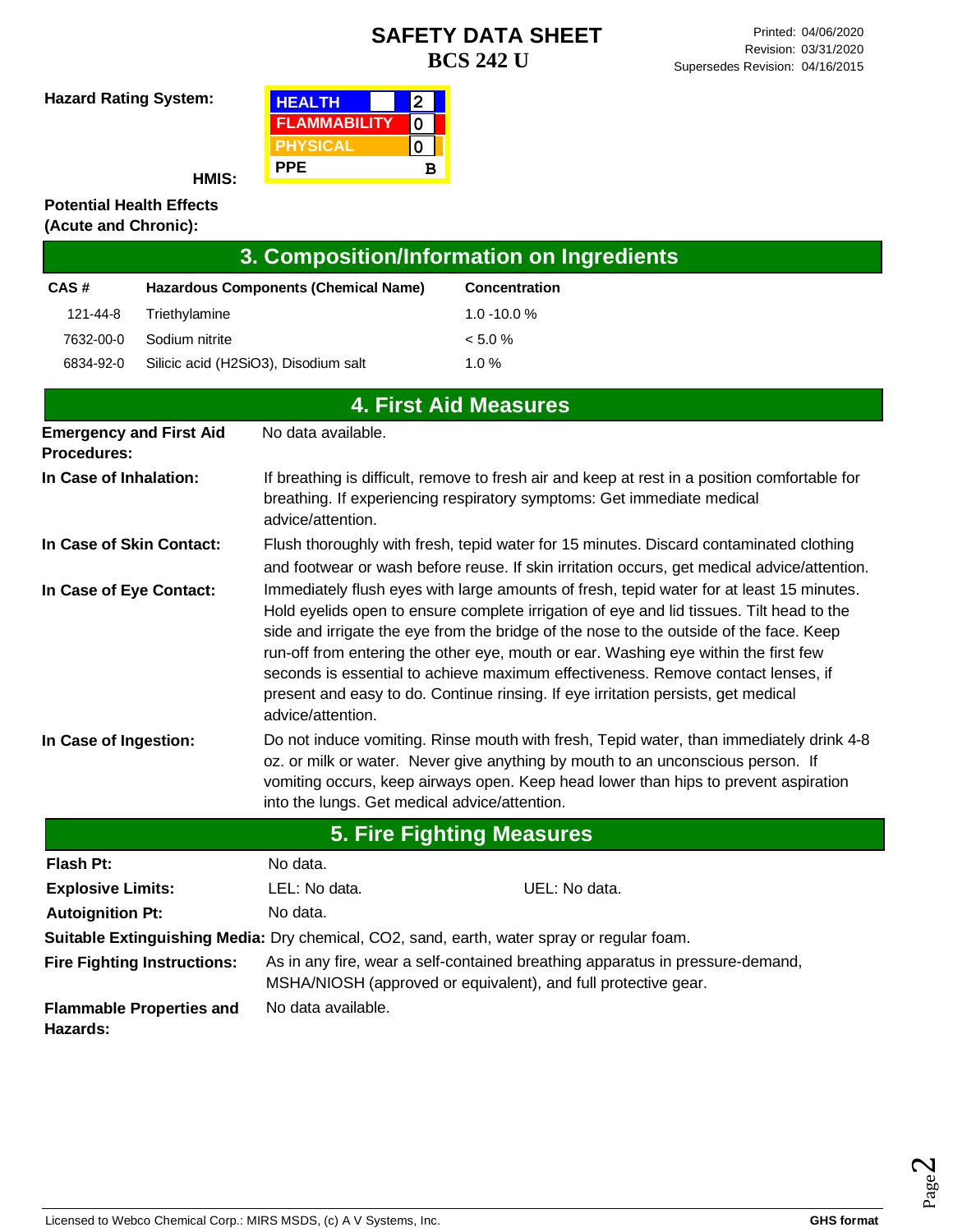### **6. Accidental Release Measures**

**Protective Precautions, Protective Equipment and Emergency Procedures:**

**Spilled:**

**Storing:**

Rubber or neoprene gloves, Safety glasses, Wear chemical protective clothing.

**Steps To Be Taken In Case Material Is Released Or** 

Absorb spill with inert material (e.g. dry sand or earth), and dispose of in accordance with applicable regulations.

# **7. Handling and Storage**

**Precautions To Be Taken in** For industrial or institutional use only. **Handling: Precautions To Be Taken in**  Keep from freezing.

| 8. Exposure Controls/Personal Protection        |                              |                                      |                 |                                                                                 |                     |
|-------------------------------------------------|------------------------------|--------------------------------------|-----------------|---------------------------------------------------------------------------------|---------------------|
| CAS#                                            | <b>Partial Chemical Name</b> |                                      | <b>OSHA TWA</b> | <b>ACGIH TWA</b>                                                                | <b>Other Limits</b> |
| 121-44-8                                        | Triethylamine                |                                      | PEL: 25 ppm     | TLV: 1 ppm<br>STEL: 3 ppm                                                       | No data.            |
| 7632-00-0                                       | Sodium nitrite               |                                      | No data.        | No data.                                                                        | No data.            |
| 6834-92-0                                       |                              | Silicic acid (H2SiO3), Disodium salt | No data.        | No data.                                                                        | No data.            |
| <b>Respiratory Equipment</b><br>(Specify Type): |                              |                                      |                 | A respirator is not needed under normal and intended conditions of product use. |                     |
| <b>Eye Protection:</b>                          |                              | Safety glasses                       |                 |                                                                                 |                     |

| ___________                       |                                    |
|-----------------------------------|------------------------------------|
| <b>Protective Gloves:</b>         | Rubber or neoprene gloves          |
| <b>Other Protective Clothing:</b> | Wear chemical protective clothing. |
| <b>Engineering Controls</b>       | No data available.                 |
| (Ventilation etc.):               |                                    |

|                                        |                         | 9. Physical and Chemical Properties |  |
|----------------------------------------|-------------------------|-------------------------------------|--|
| <b>Physical States:</b>                | [X] Liquid<br>[ 1 Gas   | [ ] Solid                           |  |
| <b>Appearance and Odor:</b>            | Appearance: Blue Liquid |                                     |  |
|                                        | Odor: No apparent odor. |                                     |  |
| <b>Melting Point:</b>                  | No data.                |                                     |  |
| <b>Boiling Point:</b>                  | No data.                |                                     |  |
| <b>Autoignition Pt:</b>                | No data.                |                                     |  |
| <b>Flash Pt:</b>                       | No data.                |                                     |  |
| <b>Explosive Limits:</b>               | LEL: No data.           | UEL: No data.                       |  |
| Specific Gravity (Water = 1): No data. |                         |                                     |  |
| Vapor Pressure (vs. Air or             | No data.                |                                     |  |
| $mm Hg$ :                              |                         |                                     |  |
| Vapor Density (vs. $Air = 1$ ):        | No data.                |                                     |  |
| <b>Evaporation Rate:</b>               | No data.                |                                     |  |
| <b>Solubility in Water:</b>            | 100                     |                                     |  |

Page ო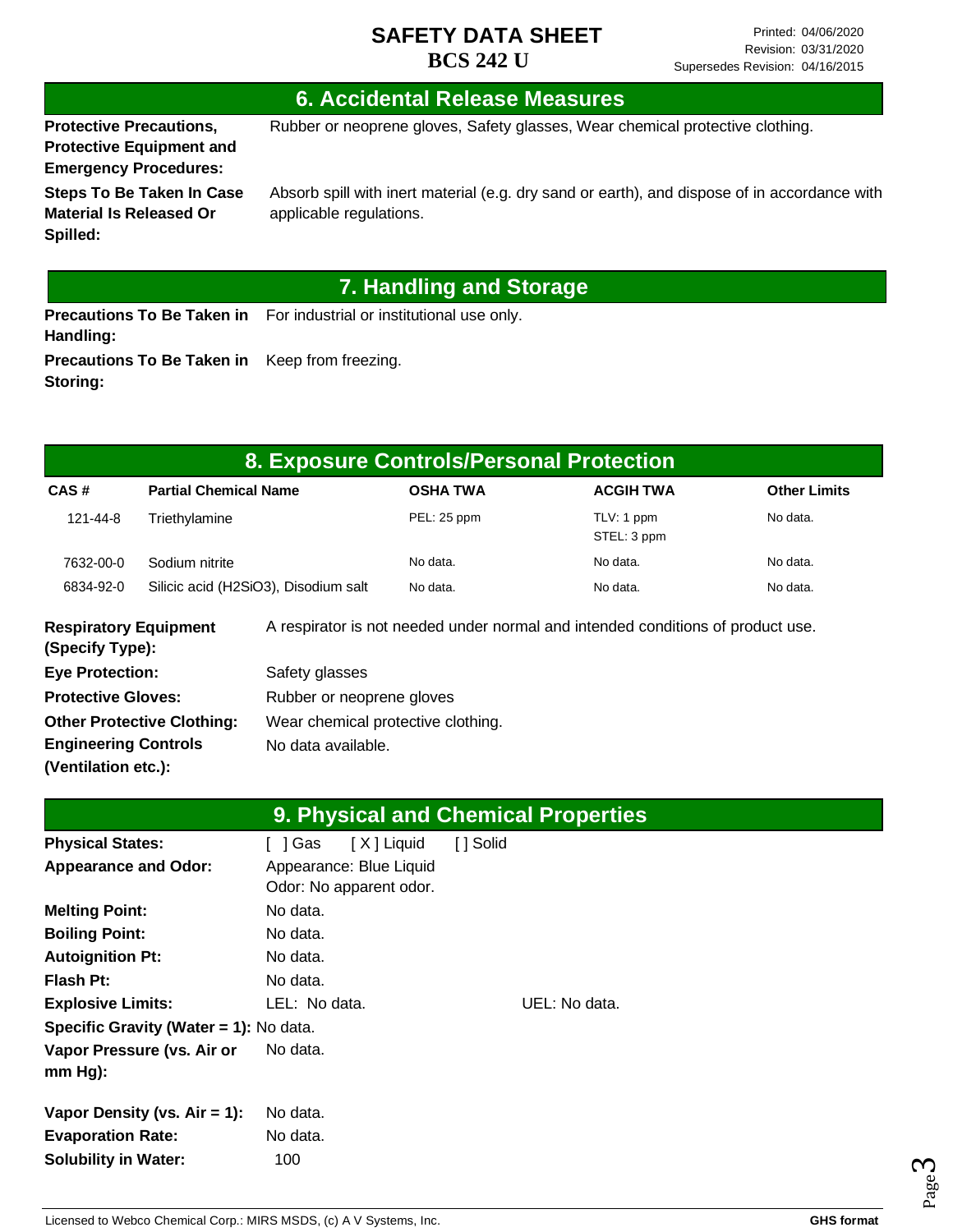| <b>Percent Volatile:</b>                                            | No data.                                                                                                                                                                                   |
|---------------------------------------------------------------------|--------------------------------------------------------------------------------------------------------------------------------------------------------------------------------------------|
|                                                                     | <b>10. Stability and Reactivity</b>                                                                                                                                                        |
| Stability:                                                          | Unstable [ ]<br>Stable $[X]$                                                                                                                                                               |
| <b>Conditions To Avoid -</b><br>Instability:                        | Avoid handling conditions which may allow for leaks and spills of this material. Do not<br>permit personnel to handle this product without proper training and/or protective<br>equipment. |
| Avoid:                                                              | <b>Incompatibility - Materials To</b> Avoid contact with acidic and ammonia products, amines, and powdered metals.                                                                         |
| Hazardous Decomposition Or No data available.<br><b>Byproducts:</b> |                                                                                                                                                                                            |
| <b>Possibility of Hazardous</b><br><b>Reactions:</b>                | Will occur $\lceil \quad \rceil$<br>Will not occur $[X]$                                                                                                                                   |
| <b>Conditions To Avoid -</b><br><b>Hazardous Reactions:</b>         | No data available.                                                                                                                                                                         |

|                                   |                                           | 11. Toxicological Information               |                           |
|-----------------------------------|-------------------------------------------|---------------------------------------------|---------------------------|
| <b>Toxicological Information:</b> |                                           | Inhalation, Eye contact, Skin contact       |                           |
| <b>Irritation or Corrosion:</b>   | Eyes:                                     | Causes serious eye irritation.              |                           |
|                                   | Skin:                                     | May cause skin irritation.                  |                           |
|                                   | Ingestion:                                | No known effects.                           |                           |
|                                   | Inhalation:                               | May cause nose, throat, and lung irritation |                           |
| <b>Symptoms related to</b>        | Eyes:                                     | Redness, pain, irritation.                  |                           |
| <b>Toxicological</b>              | Skin:                                     | Redness, pain, irritation.                  |                           |
| <b>Characteristics:</b>           | Ingestion: No symptoms known or expected. |                                             |                           |
|                                   | Inhalation: Respiratory irritation, cough |                                             |                           |
| Carcinogenicity:                  | NTP? No                                   | IARC Monographs? No                         | <b>OSHA Regulated? No</b> |

### **12. Ecological Information**

**General Ecological Information:**

Harmful to aquatic life.

### **13. Disposal Considerations**

**Waste Disposal Method:** Dispose of contents/container in accordance to local, state and federal regulations.

## **14. Transport Information**

### **LAND TRANSPORT (US DOT):**

**DOT Proper Shipping Name:**  Compound Cleaner, Not Regulated. **DOT Hazard Class: UN/NA Number:**

### **AIR TRANSPORT (ICAO/IATA):**

**ICAO/IATA Shipping Name:** Not Regulated

Page 4